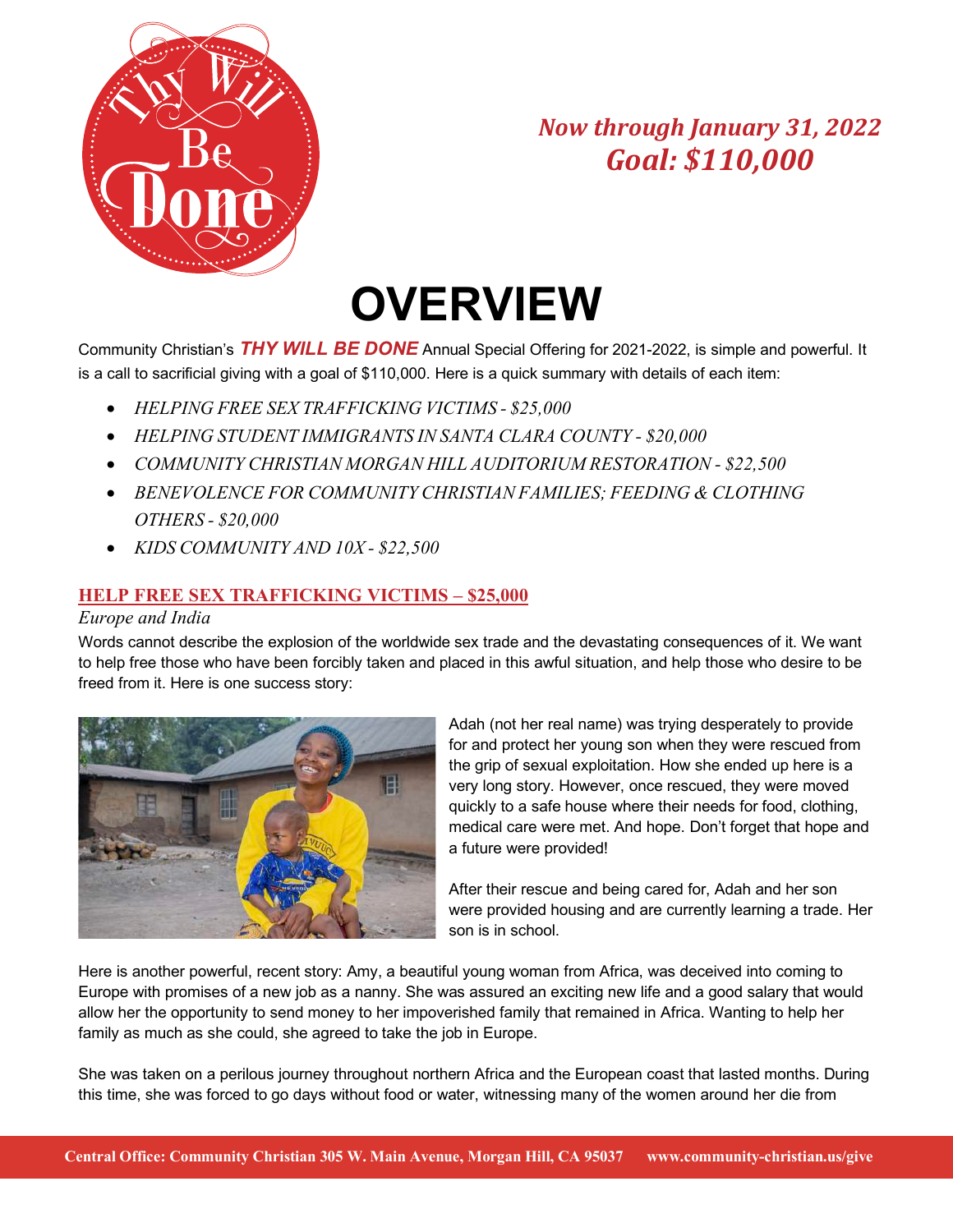

illness and thirst. During this trip, she was beaten and raped by her captors. After arriving at their final destination, Amy was finally told the truth about why she was taken to Europe: she was to work as a prostitute.

#### **"What could I do?" Amy cries as she tells her story.**

#### **"They told me I had to pay back 50,000 Euros (\$61,000) for the journey and if I didn't they would kill my family and me."**

She was constantly subjected to beatings, threats and voodoo rituals. At one point she became pregnant, and was drugged so that she would miscarry. The bleeding was so much that she almost died.

Amy was rescued and now is on her pathway to a new life. Your gifts to *THY WILL BE DONE* will result in more stories like Amy. Let's free many!

### **HELPING THE STUDENT IMMIGRANTS - \$15,000**



#### *Santa Clara County, CA*

Community Christian understands Silicon Valley. We understand that the 130+ languages represented in this valley and the many, many nationalities are an unusual blessing. People from around the world arrive and live with us. We also understand that one out of every ten people arriving in the Valley are from India. Many of them students. As a result, we want to be Jesus to those who are coming here to study. Let me share one story with you.

Priya's story is an example of how Ministry K is impacting individual students. The first event Priya came to was a Christmas party, where she got into a conversation with one of the leaders about her belief that the virgin birth was a story Joseph and Mary made up "to cover their tracks." This was the first (but not the last) time she entered into a spiritual conversation with someone at Ministry K.

Fast forward a year or two. Priya had gone through some of the natural difficulties that come with growing up, being away from home, and the rigors of study. She was in a really low place, and started re-engaging in spiritual conversations in a different way. Priya shares that one morning she was eating her breakfast cereal when the reality of what people had been speaking into her life for a couple of years overwhelmed her. Right then and there, with her mouth literally full, she started to cry and gave her life to Jesus. She has since returned home to India and been a witness to her family of a changed life. Her sister has come to faith as well.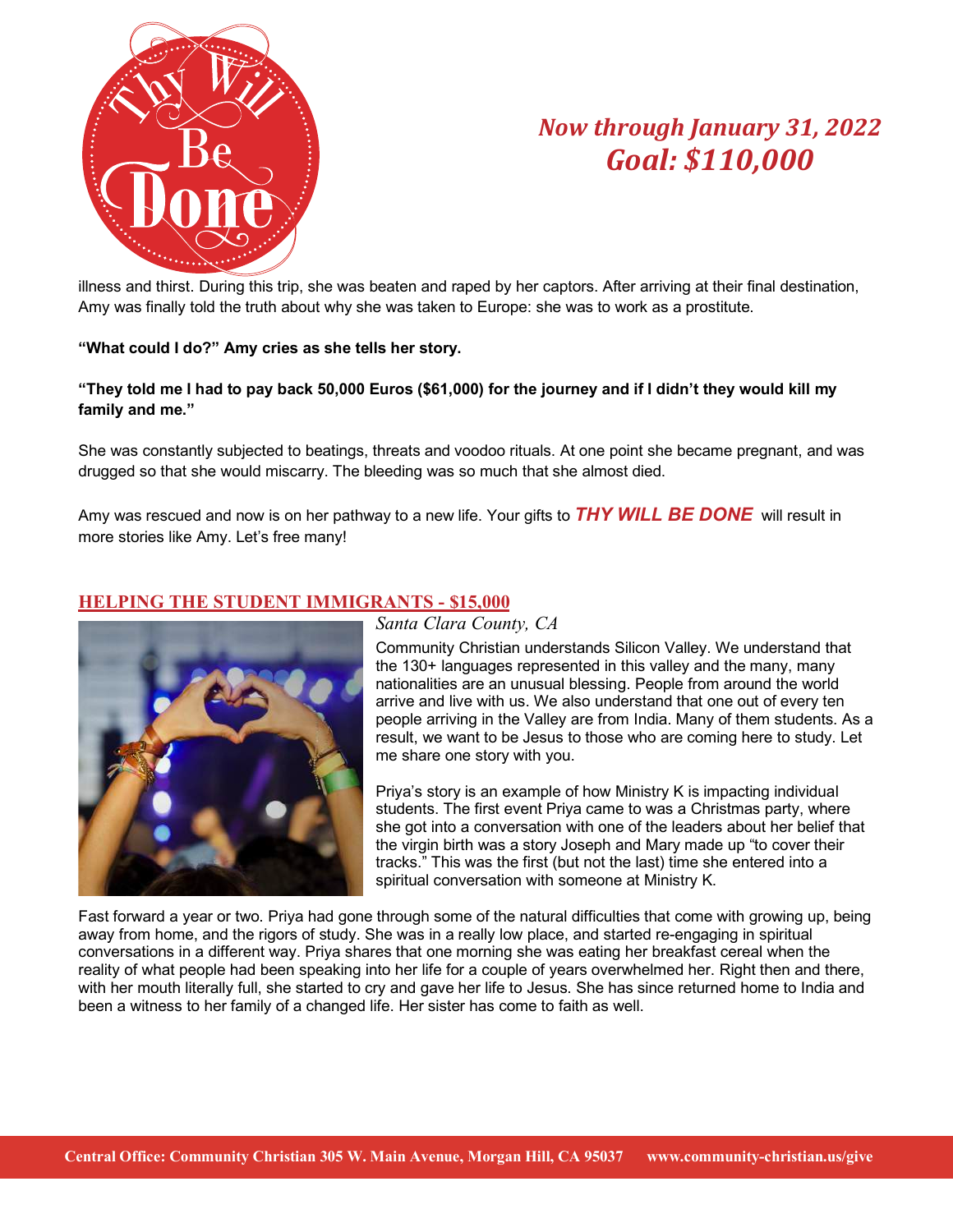

### **MORGAN HILL AUDITORIUM RESTORATION - \$22,500**

*Morgan Hill*



*Auditorium 24 hours after the incident*

The powerful storm that occurred on October 24, ripped off a large portion of the auditorium roof. The 4,000 pounds of roofing material was torn off, picked up, and thrown about 45 yards into our parking lot. Flooding and water damage occurred in the auditorium as a result Rainwater did much damage to the sheetrock, equipment, flooring, and much, much more as it poured in from the ceiling.

Community Christian Morgan Hill's auditorium is a tool. Just a tool. But it is a powerful tool that has helped thousands and thousands of people connect with God. Hundreds of baptisms have occurred and far too many to know have made a decision and started down a healthy path **because of this tool**.

Our insurance (to date) has been amazing. However, we know that the restoring the auditorium will not be

fully covered. These items certainly will include the deductible and costs that are outside the range of what the auditorium had. We had invested so much in this space. Now, it is time for us to put it back together.

I hope you will give generously to this tool and to **THY WILL BE DONE**. And that's what it is all about. We understand that bad things happen and we are praying that God will turn this disaster into *helping more people find their way back to God.* 

### **BENEVOLENCE FOR COMMUNITY CHRISTIAN FAMILIES; FEEDING & CLOTHING OTHERS - \$20,000**

**The Benevolence Ministry** will allow us to come alongside people in distress due to difficult financial times or a death in the family. In 2020, Community has helped people and distributed many thousands of dollars to people in need. When you give towards **THY WILL BE DONE,** you are giving to continue our benevolence distribution of these much-needed funds in 2021.

**Community Suppers** was started in January 2012. Since then, this community outreach has grown considerably and has become well known in the Morgan Hill area. To date, God's fantastic team of volunteers has served over 41,000 hot meals to families in need in Morgan Hill and surrounding areas. With our welcoming and friendly, nostrings-attached, family-style dining (outside currently, of course), Community Suppers has blessed many in Jesus' Name.